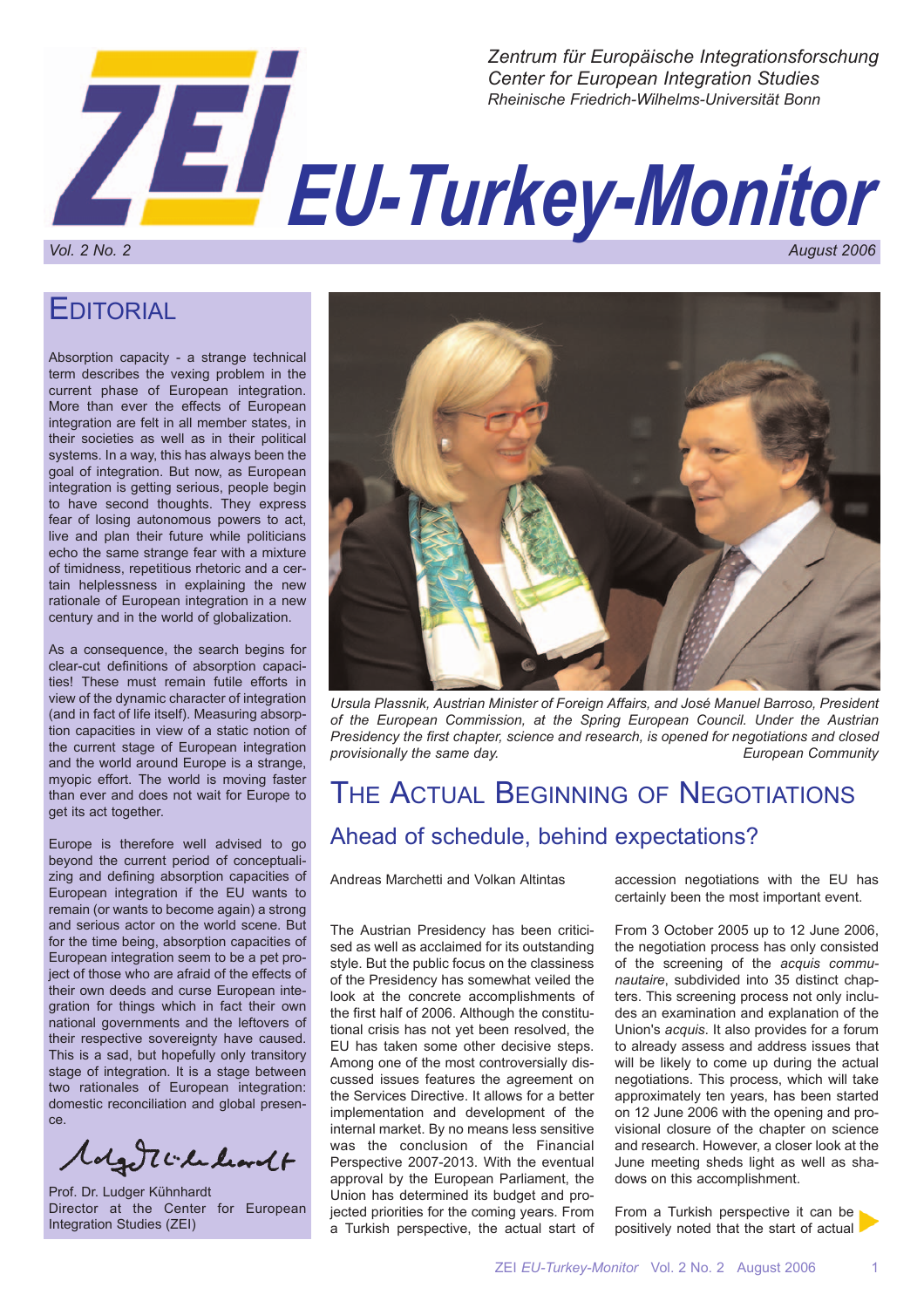negotiations could already be realised under the Austrian presidency. After all, it was Austria that almost put at peril the beginning of the negotiation process in October 2005: In a game of traditional EU bargaining, Austria only agreed on the opening of negotiations with Turkey under the condition that negotiations were also started with Croatia. The initial schedule foresaw that screening would take about a year and actual negotiations could probably start in the second half of 2006. Although a vast majority of Austrians are very sceptical when it comes to Turkey's EU aspirations a position widely shared by politicians - the government in its role as acting EU Presidency seemingly sped up the process so that the first chapter could already be opened and provisionally closed in the first half of 2006. This clearly indicates that the momentum is kept high by those responsible, trying to prevent a slowing down of the process.

Certainly, the opening and closure of the chapter on science and research was merely a symbolic act since there is no substantial EU legislation in this area. However, even this rather symbolic act was

### ZEI ACTIVITIES

The German *Bundeszentrale für politische Bildung* published an interview with ZEI Research Fellow Andreas Marchetti on the challenges for EU-Turkey relations. The interview is online at: http://www. bpb.de/themen/1AP4XW,0,Beitrittspersp ektive stellt zweifelhafte EUPolitiken in \_Frage.html.

In May ZEI Junior Fellow Volkan Altintas participated in this year's European Weekend School (EWS 2006): "The Future of European Union and Turkey's Accession Perspectives" at Bogazici University, Jean Monnet Center of Excellence, Istanbul.

In an article, entitled "Widening without Enlarging. The European Neighbourhood Policy and the South Caucasus", published in the Summer issue of *Turkish Policy Quarterly*, ZEI Research Fellow Andreas Marchetti argues that the South Caucasus - although it has only recently been included in the European Neighbourhood Policy (ENP) - is of particular interest to the EU because of its geographic location and its energy resources. Since the ENP can be understood as a geopolitical policy intended to create a semi-periphery between the EU and its periphery, the EU seems determined to widen its scope yet at the same time excluding further enlargement. The South Caucasus fits well into this concept, however the approach needs to be clarified and incentives enhanced. The article is available at: http://www.esiweb.org/pdf /esi\_turkey\_tpq\_id\_63.pdf.

not an easy task. The scheduled opening and closure of the chapter on 12 June was put into question by the Cypriot government. It first refused agreement because of the continuous non-recognition by Turkey. As a consequence, the Turkish Foreign Minister, Abdullah Gül, did not leave for Luxembourg until agreement from Nicosia was assured. The incident illustrates that the differences over Cyprus hang like the sword of Damocles over the entire process: Cyprus demands official recognition by Turkey and access to Turkish harbours and airports; Turkey demands putting an end to the isolation of Northern Cyprus and emphasises that it was the Greek side of the island that rejected the UN's plan in 2004.1

Cyprus will definitely be a decisive factor in the process: It will show how far Turkey is willing and able to go - with Turkish elections approaching and domestic support for an EU membership in constant decline, there seems to be less and less room for manoeuvre; It will also show how sincerely the EU wishes to solve the problem and to support Turkey in its quest for membership. After all, leaving the Cyprus question open offers an exit option at any stage - an option, maybe *both* sides might want to retain. The decline of support in Turkey surely is one factor responsible for the fact that "the reform process has lost its momentum"2 as assessed by the Commission. On the other hand, with the first chapter provisionally closed now, the Commission has emphasised that "expectations of Turkey have naturally increased." The Commission's progress report due to be published later this year will surely be quite critical. It can be taken for granted that Cyprus will be only one among various concerns mentioned.

#### 1) See also Philip Gordon/Omer Taspinar: Turkey on the Brink, in: *The Washington Quarterly*, 29,3 (2006), pp. 63f.

2) For this and the following citation see Olli Rehn: "Turkey: state of play of the accession process", European Parliament, AFET Committee, SPEECH/06/392, Brussels 20 June 2006, available at: http://europa.eu/ rapid/pressReleasesAction.do?referen ce=SPEECH/06/392.

*Andreas Marchetti is Research Fellow at ZEI, Volkan Altintas is Junior Fellow at ZEI*

## CURRENT SCREENING STATUS

| No.            | Title of chapter                                                                               | <b>Explanatory Detailed</b> |                |
|----------------|------------------------------------------------------------------------------------------------|-----------------------------|----------------|
| $\mathbf{1}$   | Free movement of goods                                                                         | <b>Meeting</b>              | <b>Meeting</b> |
| $\overline{2}$ | Freedom of movement for workers                                                                |                             |                |
| 3              | Right of establishment and freedom to provide services                                         |                             |                |
| $\overline{4}$ | Free movement of capital                                                                       |                             |                |
| 5              | Public procurement                                                                             |                             |                |
| 6              | Company law                                                                                    |                             |                |
| $\overline{7}$ | Intellectual property law                                                                      |                             |                |
| 8              | Competition policy                                                                             |                             |                |
| 9              | <b>Financial services</b>                                                                      |                             |                |
| 10             | Information society and media                                                                  |                             |                |
| 11             | Agriculture and rural development                                                              |                             |                |
| 12             | Food safety, veterinary and phytosanitary policy                                               |                             |                |
| 13             | <b>Fisheries</b>                                                                               |                             |                |
| 14             | <b>Transport policy</b>                                                                        |                             |                |
| 15             | Energy                                                                                         |                             |                |
| 16             | <b>Taxation</b>                                                                                |                             |                |
| 17             | Economic and monetary policy                                                                   |                             |                |
| 18             | <b>Statistics</b>                                                                              |                             |                |
| 19             | Social policy and employment                                                                   |                             |                |
| 20             | Enterprise and industrial policy                                                               |                             |                |
| 21<br>22       | Trans-European networks                                                                        |                             |                |
| 23             | Regional policy and coordination of structural instruments<br>Judiciary and fundamental rights |                             |                |
| 24             | Justice, freedom and security                                                                  |                             |                |
| 25             | Science and research                                                                           |                             |                |
| 26             | <b>Education and culture</b>                                                                   |                             |                |
| 27             | Environment                                                                                    |                             |                |
| 28             | Consumer and health protection                                                                 |                             |                |
| 29             | Customs union                                                                                  |                             |                |
| 30             | <b>External relations</b>                                                                      |                             |                |
| 31             | Foreign, security and defence policy                                                           |                             |                |
| 32             | <b>Financial control</b>                                                                       |                             |                |
| 33             | Financial and budgetary provisions                                                             |                             |                |
| 34             | <b>Institutions</b>                                                                            |                             |                |
| 35             | Other issues                                                                                   |                             |                |
| Legend: ●      | accomplished                                                                                   |                             |                |
|                | not started                                                                                    | Data as of July 2006        |                |
|                |                                                                                                |                             |                |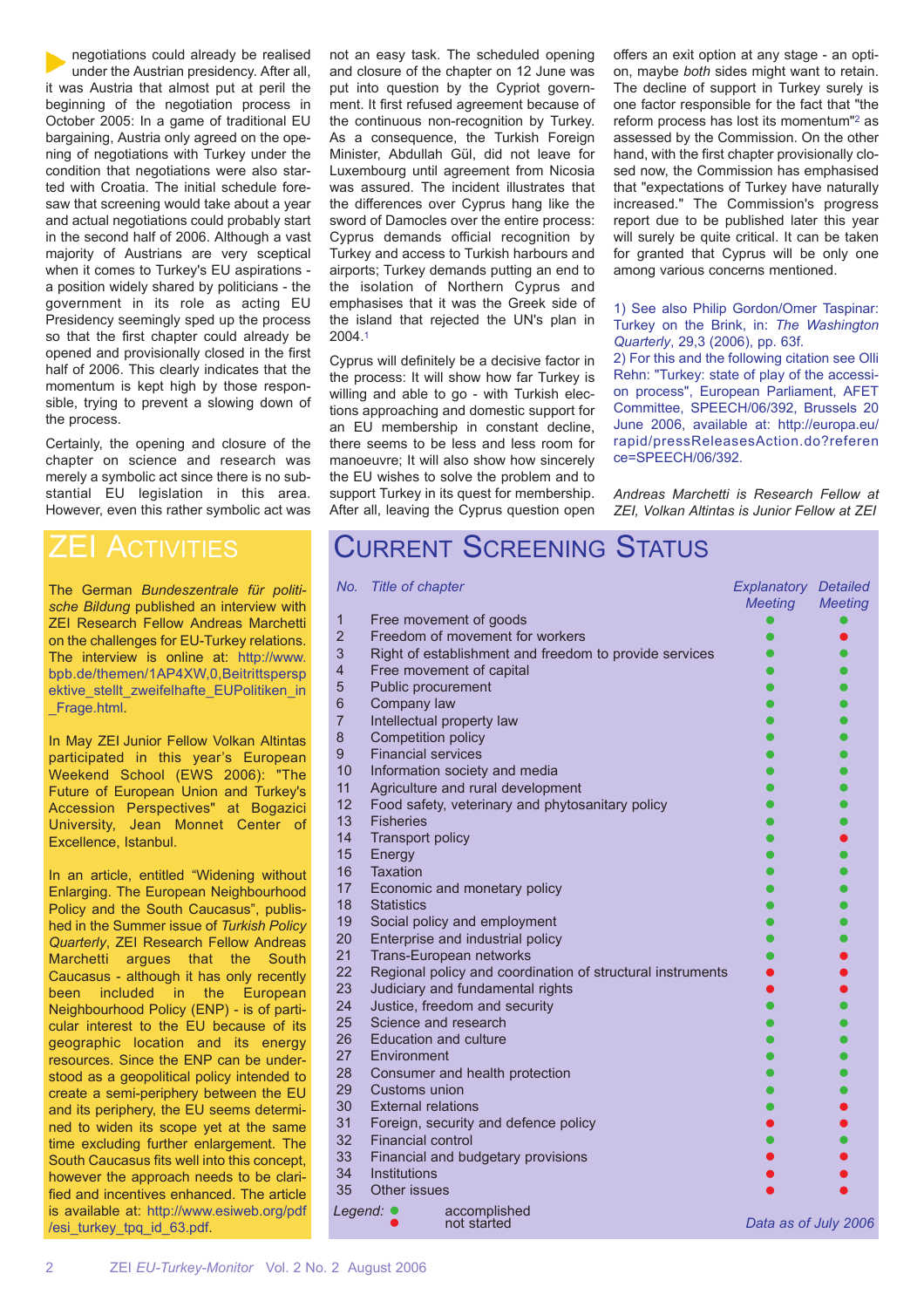# ABSORPTION CAPACITY AS CRITERION TO JOIN THE EU

### The Negotiations with Turkey

#### Elmar Brok

On 3 October 2005 the EU officially started accession negotiations with Turkey. By doing so, it started a process that can hardly be planned and that is unlikely to be straightforward. The result of the negotiations still remains open and it is doubtful whether the beginning of negotiations was well-prepared by either side. In this context, one accession criterion gains more and more relevance: the absorption capacity. Bearing this in mind, the author demands an option between full membership and European Neighbourhood Policy, which can also prove helpful for Turkey.

#### **The beginning of negotiations leads to a one-way street**

The EU is strategically bound by the start of negotiations with Turkey. However, the process of negotiations reveals weaknesses that lead the EU as well as Turkey into a strategic one-way street. For Turkey to attain membership, the Council has to take 70 unanimous decisions in order to open and later close the 35 negotiating chapters. If only one vote of one country turns out to be negative, we will have a problem. The same applies to the already determined referenda like for example in France, the agreement of 25 or 27 governments and the approval of parliaments in the member states and Turkey. Following the current procedure, the EU may eventually have the choice between offending Turkey by saying "No" - or reluctantly saying "Yes" and ignore preconditions. It would have been better to create a third option - as an alternative or intermediate step below full membership but above the European Neighbourhood Policy. After all, it is far from certain that Turkey will be successful in taking over the entire *acquis communautaire*, implementing all chapters of the EU's legal system or agreeing on the necessary cutback of sovereignty.

It is in the interest of the EU and of Turkey to cooperate closely. This is especially important in case the accession should fail. The reasons for a close partnership are manifold. On the one hand, the past has continuously shown that a European perspective constitutes an enormous incentive for reforms and stability. On the other hand, the Union needs a strong partner in a region that will become geo-strategically and economically more and more important. Energy security - like access to energy resources in the Caspian Sea - is one side of the equation. The other is Turkey's role as a bridge to the Muslim world.

#### **Absorption capacity - a "Copenhagen criterion"**

On its way to Europe, Turkey has undoubtedly already made some progress. The problem, however, generally lies in implementing agreed reforms, which is often done inconsistently. Recently, the European Commission stated that the speed of reforms in Turkey has slowed down since 2005. But independently one "Copenhagen criterion" has yet to be fulfilled in a revisable way: the absorption capacity of the EU.

With Eastern enlargement in May 2004, the EU grew by 10 states and 74 million citizens. The enlargement round had not even been entirely concluded - with Rumania and Bulgaria set to join soon - when the EU decided already in October 2004 to invite Croatia and Turkey - soon with 80 million inhabitants - to join the EU. It would be naive to assume that people do not realise that such decisions lead too far too fast.

Every enlargement serves a certain aim. It shall guarantee peace and stability, prosperity as well as democracy and the rule of law within the EU and among its neighbours. But are the preconditions for these purposes given in Turkey? If doubts persist, could or should the EU abandon certain promises?

No one asks the EU to simply ignore existing agreements. The EU needs however to apply its own accession criteria more rigorously. With the ongoing tense economic situation and for institutional reasons, this is especially true for the enlargement capacity of the EU. This question needs to be addressed early in the process in order to avoid making promises that in the end cannot be fulfilled.

We are in need of a sincere policy. Everyone needs to be aware that the absorption capacity - just like the other Copenhagen criteria - can be decisive for accession. Although a candidate country might fulfil all requirements, it cannot join if this one criterion remains unfulfilled. This is the only way to ensure that the political project of the EU can be further developed. The EU as a mere free trade area does not have a perspective. It would not enable Europe to survive economically, culturally or politically. The Copenhagen European Council in 1993 therefore determined that absorption capacities of the Community are a necessary condition for the accession of new countries. To understand the concept of absorption capacity it is of utmost importance to determine the character of the European Union - including its geographic borders. This was behind the European Parliament demand for the Commission to clarify the principles of the absorption capacity by the end of 2006. Only then will the criterion be applicable.

The Austrian Presidency was successful in specifying a framework for the



*Elmar Brok in the Committee on Constitutional Affairs. European Parliament*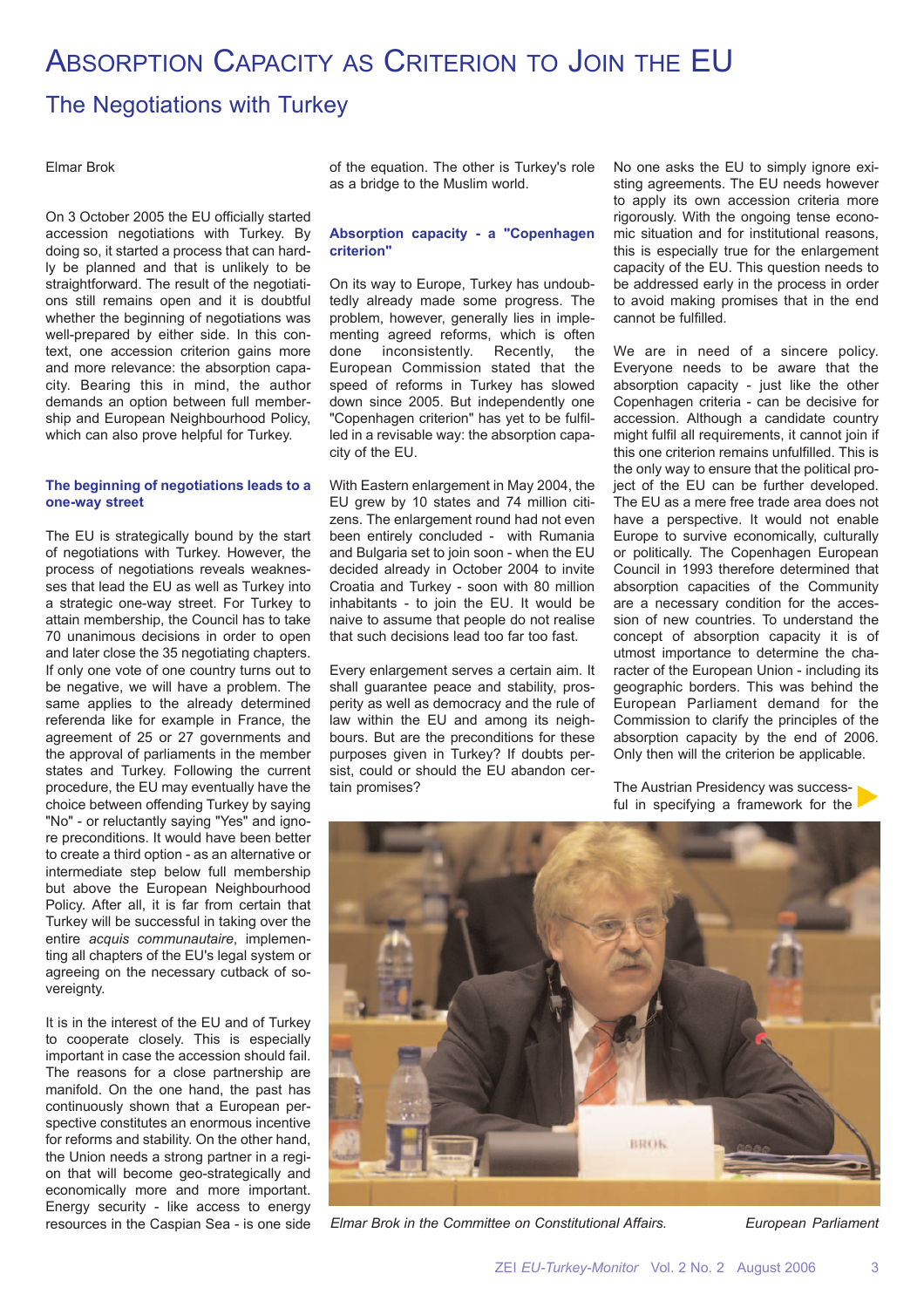accession negotiations with Turkey and the absorption capacity of the EU has been explicitly named. Furthermore, the European Commission has been given the task to monitor the absorption capacity of the EU and to define its absorption capacity. It has to report any upcoming difficulties during the accession process to the Council and to the European Parliament. In cooperation with the European Parliament, the Council will then decide whether the criterion has been fulfilled.

#### **Before further enlargement we need the constitution to politically consolidate the EU**

With 25 member states, the EU for now has reached its institutional, socio-cultural and economic limits. In the EU of 25 the political and institutional problems are evident. The Council is frequently unable to take decisions due to the existing veto rights. The belated homework for the 2004 enlargement, the Constitutional Treaty, is not yet in force. However, only the constitution provides for a stable and durable framework for the future development of the EU. It assures the deepening of the EU and its ability to function properly. The constitution is essential in order to make the EU work. The European Parliament emphasised in its resolutions on the reflection period and on the enlargement strategy that it will be impossible - after the accession of Bulgaria and Romania - to enlarge the Union further within the framework of the Nice Treaty.

It is in no ones interest to create an EU that is unable to act and which consequently would start to disintegrate. We need the institutional reforms as foreseen in the Constitutional Treaty without delay in order to make the EU capable to act again. The need for the Constitution to increase the efficiency and the effectiveness of the EU in different areas is obvious. The constitution abolishes the complicated pillar structure of the European Union and confers upon the Union a coherent legal personality. It reduces and simplifies the decision-making instruments. The creation of a European Foreign Minister and of a European diplomatic service will enhance and clarify the European Union's international representation. Economically the constitution binds all European institutions to the principles of the social market economy and price stability. European citizens need to feel closer to the EU again by an increase of transparency and public participation. Only the constitution strengthens civil rights, democratic legitimacy and subsidiarity - also by strengthening the role of national parliaments. In addition it gives mandatory status to the Charter of Fundamental Rights.

People are even more aware of the economic limits than of the institutional borders. High unemployment rates and economic stagnation in many EU countries leave hardly any room for a coherent explanation for the economic burdens of future enlargements. Whereas the 25 EU member states generated an average gross domestic product of 22,300 Euro per capita in 2003, Turkey's GDP was 6,300 Euro per capita, according to the European Commission. Especially because of this huge difference, the Copenhagen criterion of absorption capacity needs to be taken into account. Applying the existing rules, the difference in average GDP per capita would mean that a Turkish EU-membership is likely to for example - double Germany's net contribution to the EU (additional costs between 6 to 8 billion Euro), according to figures of the European Commission.

According to the mandate of the Council, negotiations on chapters with financial implications of enlargement can only start after 2013, when the financial perspective 2013-2020 will be agreed upon.

I do not want to be misunderstood: Europe needs Turkey as partner. A reform-oriented, European perspective for Turkey must be supported. Nonetheless, this has to be based on clarity and truth if it is to be viable. People need to be assured that there is no automatism in the process. Further enlargements can only be undertaken if they are reasonable. In every new case the established criteria will have to be respected.

#### **The third option**

This is exactly why full membership cannot remain the only perspective to promote reforms and progress in European countries. There must be another credible option between full membership and the European Neighbourhood Policy. Here the European Economic Area (EEA) could serve as a model. In a sort of EEA+ European countries could take on between 40 to 60 percent of European legislation and participate for example in the Common Market, Schengen and security policy. Thereby they could construct a sustainable link of interests with the EU. This concept can be lasting (as in the case of Norway) or an intermediate step (as in the cases of Austria, Finland and Sweden), according to the will and the ability of the EU and the respective country.

*Elmar Brok, MEP, is chairman of the EP Committee on Foreign Affairs and member of the federal board of the CDU.*

#### **ZEI Discussion Papers**

Andreas Marchetti: The European Neighbourhood Policy. Foreign Policy at the EU's Periphery, ZEI Discussion Paper, C 158/2006.

Thomas Demmelhuber: The Euro-Mediterranean Space as an Imagined (Geo-)Political, Economic and Cultural Entity, ZEI Discussion Paper, C 159/2006.

Emil Mintchev/Janusz Musial: Stabilität durch Bildung. Die Fortbildungsprojekte des "Zentrum für Europäische Integrationsforschung" (ZEI) in Südosteuropa (1999-2006), ZEI Discussion Paper, C 160/2006.

Jürgen Mittag: Escaping the Legitimacy-Accountability-Trap? Perspectives of Parliamentary Participation in European Security and Defence Policy, ZEI Discussion Paper, C 161/2006.

Cordula Janowski: Globalization, Regional Integration and the EU. Pleadings for a Broader Perspective, ZEI Discussion Paper, C 162/2006.

Swetlana W. Pogorelskaja: Die Bedeutung der deutschen parteinahen Stiftungen für die EU-Politik gegenüber den MOE- und GUS-Staaten, ZEI Discussion Paper, C 163/2006.

### LATEST DOCUMENTS

Report, drafted by Elmar Brok, on the Commission's 2005 enlargement strategy paper (A6-0025/2006).

http://www.europarl.europa.eu/omk/si pade3?PUBREF=-//EP//NONSGML+ REPORT+A6-2006-0025+0+DOC+PDF +V0//EN

Brussels European Council of 15/16 June 2006. Presidency (10633/1/06 REV1).

http://www.consilium.europa.eu/ueDocs/ cms\_Data/docs/pressData/en/ec/90111 .pdf

Olli Rehn: "Turkey: state of play of the accession process", European Parliament, AFET Committee (SPEECH/06/ 392), Brussels 20 June 2006. http://europa.eu/rapid/pressReleasesActi on.do?reference=SPEECH/06/392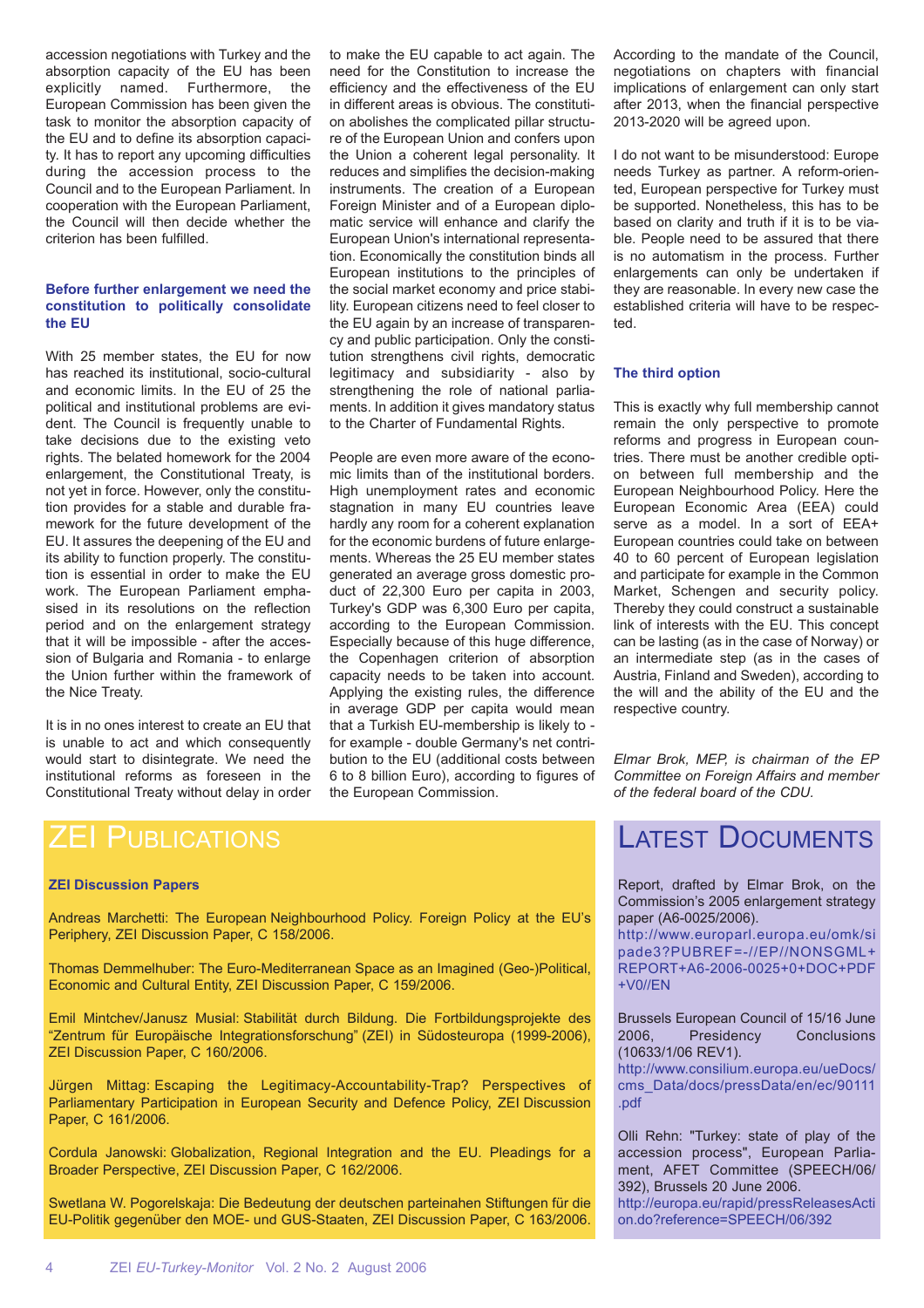# EU'S ABSORPTION CAPACITY

### A Condition by the Candidate Countries to the EU?

Vural Öger

At the European Parliament, the future of Europe as a strong and efficient political unit has become the general framework for all the topics in our crowded agenda. The governments, institutions and the public opinion leaders of the European Union have been divided over the wording on the EU's absorption, functioning, assimilation or institutional efficiency capacity to accept new member countries. This has been part of EU's almost eternal debate dealing with the dilemma of deepening versus enlargement.

Under the Article 49 of the EU's treaties, any European country that respects and applies European values (democracy, human rights, the rule of law and fundamental freedoms) may apply for membership of the EU. While this does not mean automatic acceptance, it clearly leaves the right of initiative with the interested states. At the end of a negotiations period, the candidate country accedes to membership following a positive report by the European Commission on the accomplishment of the legislative harmonization process and on the basis of an accession treaty to be ratified by the member states and the European Parliament.

However, in the recent European context of 2005-2006, some circles leading this debate appeared to formulate a new criterion to be imposed to candidate countries, especially to Turkey. The more or less implicit objective of these initiatives was interpreted as a populist message to domestic public opinions, emphasizing some political circles' efforts to avoid Turkey's progress towards EU membership. When, in a rational approach, such progress means that Turkey evolves to become a country fully in compliance with the European values polices and law, and thus contributing to the reenforcement of Europe as a global actor, it is hard to justify such rhetoric.

According to many media reports in June 2006, acting in its capacity of the EU Presidency, Austria has listened to reservations to make the wording much more nonbinding in the final draft of the European Council conclusions. EU's institutional and political ability to absorb new members is already mentioned as an element of the rules by which EU hopefuls are judged. But moves to new wording reflect the divisions over further enlargements, particularly in France, Austria, Netherlands and Germany.

Some countries wanted several dimensions to be included: democratic, institutional, political and financial. The European Commission opted for a much more institutional concept, focused on the EU Treaty

provisions for seats in the institutions, votes and budget. But over half of EU capitals were unhappy with creating new criterion for membership beyond EU reform requirements applied equally to all applicants. Finally, the absorption capacity has not yet become a full-fledged set of new conditions for EU membership, but the question has remained open.

While the EU's internal debate has been evolving as usual, with a permanent succession of interlinked processes of searches for compromise, we have been observing the Turkish public becoming partly cooler, partly more skeptical on the EU as a credible pole of attraction. For example, the views of the Turkish business community, reflects quite well a strategic Turkish perspective on the debate on the EU's absorption capacity:

"We have been hearing a lot in the last months on the EU's absorption capacity for further enlargements. This is very important and closely linked with the EU's future as a global actor. We see at least four conditions for the EU to be able to enlarge in the next decade:

1. Economic growth and competitiveness generating a more positive social atmosphere.

2. More political coherence among the EU member states.

3. As a consequence of these two conditions, more efficient European institutions and decision-making system in the EU.

4. And finally the preservation of Europe's credibility as a model of democracy and society.

A candidate country becomes ready for accession when it solves its main problems and fulfils the conditions of this membership following a radical transformation of its legal, political and social system. Meanwhile, we will increasingly be in a world where Europe should become a larger and better functioning single market, social space and political unity. A scenario in which a candidate country is ready for membership and the EU finds itself in the position of lacking the so-called the capacity of absorption is a very pessimist one. In such case, the EU will anyway no longer be attractive for any candidate country, let alone for its current members. The enlargement should be a win-win-win case: for the candidate country, for the EU and for the world."

Another rational approach in this respect was formulated by the Enlargement Commissioner Olli Rehn who said in his contribution to the debate at the European Parliament that "we have to avoid making enlargement hostage to a theological deba-

te on the final borders of Europe." While admitting that the pace of the EU's enlargement "must take into consideration the EU's absorption capacity," Rehn said that "it would be utterly irresponsible to disrupt a valuable process that is helping to build stable and effective partners in the most unstable parts of Europe. For the sake of Europe. let us not shake this foundation," he concluded.

As a member of the European Parliament from Germany and being part of the Socialist Group, I believe in the EU's future as a powerful actor on the World scene. The world needs Europe not only as generator of economic wealth and security, but also as a source of democracy, social responsibility and ecologic sensitiveness. This is why the debate on the absorption capacity goes beyond the scope of the enlargement and touches upon the core of the debate on Europe's future.

1) www.tusiad.org , www.abhaber.com.

References: www.deltur.cec.eu.int www.abhaber.com www.euractiv.com www.tusiad.org www.unice.org

*Vural Öger, MEP, is member of the Socialist Group in the European Parliament and member of the EP Committee on Foreign Affairs.*



*EP Office of Vural Öger MEP*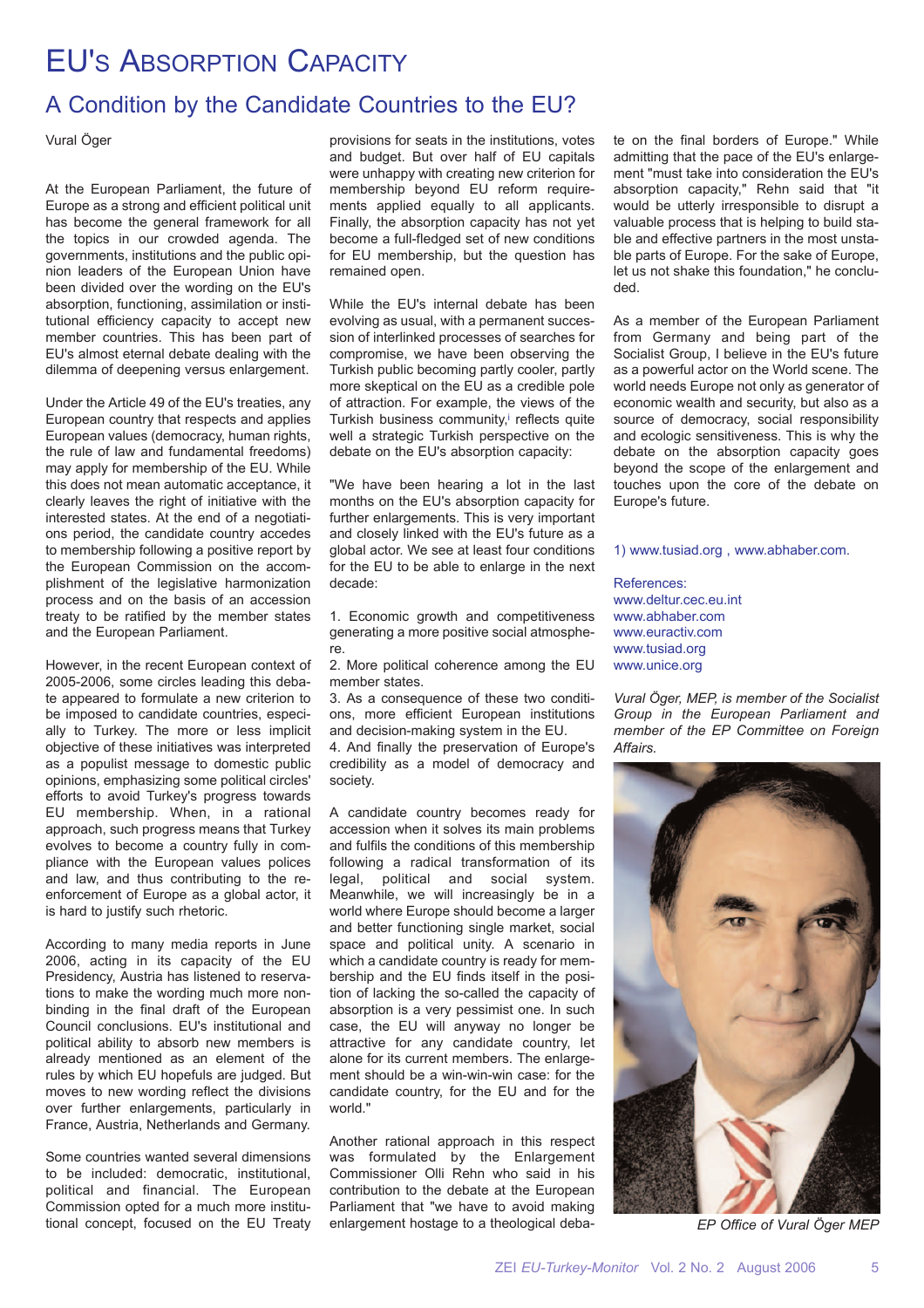# ABSORPTION CAPACITY AND THE ONGOING SCREENING PROCESS

#### Hamit Ersoy

Turkey's willingness to create a state based on a European model dates back to Ottoman times. The creation of modern Turkey and the ensuing political developments were all aimed at achieving this objective in the long run. The transition to a multi-party system in 1946, membership in NATO in 1952 and in many other western organizations, application to the EEC in July 1959 and participation in the Customs Union recently can be seen as some of the milestones on the way to full membership to the present EU. Without this perspective, the political elite in Turkey would not have taken the risk to take all the steps taken so far, as they had and have serious implications for Turkey.

The political atmosphere during the Cold War was so different from today's uni-polar atmosphere so that nobody questioned whether Turkey was geographically within Europe or not. Having regard to the political commitment and determination of the government, it seems likely that all obstacles in the way to full membership, either in politico-religious or socio-economical matters, will eventually be overcome. This is quite evident in economic matters as well as in the Community Programs. Turkey's success story in the field of education and training programs is in fact recognized in the regular progress report prepared by the European Commission in 2005. The recent political developments such as the Parliamentary Decree of 1



*Actual negotiations with Turkey were started under the Austrian Presidency in June 2006. European Community*

March 2003 refusing the use of the Turkish army in Iraq, the alliance of civilization project led by Turkish Prime Minister Recep Tayyip Erdogan and Spanish Prime Minister Jose Luis Rodriguez Zapatero and the intermediary role between Europe and the Muslim World during the cartoon crisis in 2006 are some examples to consider Turkey-EU relations from a clear win-win perspective. The decision for Turkey's accession therefore will be a political and strategic one rather than a technical matter of absorption capacity.

Due to the successful development of Turkey, the EU opened accession talks on 3 October 2005. It is widely believed that the screening process as well as accession negotiations will be painstaking but remarkably successful in the end, because the overwhelming majority of the Turkish society as well as the government are convinced that the negotiations will definitely change the state as well as the society for better not worse. This belief alone is already sufficient for the government and the society to remain in favor of the EU, unless, however, anti-Turkish sentiments and activities in Europe would rise to a level that could no longer be tolerated. As the head of Socrates Programs and as a member of the Turkish delegation responsible for the Education and Culture chapter, my recent personal observation in Brussels during both explanatory and bilateral screening meetings on the chapter shows that every word the Commission representatives use and the way they treat their counterpart at the negotiating table is carefully

### CHRONOLOGY

compiled by Volkan Altintas

**2006 23 January:** Council Decision on the principles, priorities and conditions contained in the Accession Partnership with Turkey.

**2006 16 March:** The European Parliament adopts a resolution based on a report by Elmar Brok on the Commission's enlargement strategy paper. The resolution is approved by 397 parliamentarians. 95 vote against it and 37 abstain.

**2006 12 April:** The Selection Panel for the European Capital of Culture 2010 recommends that Istanbul, along with Essen and Pécs, host the European Capital of Culture in 2010.

**2006 12 June:** The EU starts concrete accession negotiations with Turkey as well as with Croatia. The Council agrees on the

examined and taken very seriously. What is more important is how it is said seems to matter more than what is said during the negotiations due to the delicacy of political context. It is widely believed in Turkey that the number of EU supporters is declining every passing day, among others, due to uncontrolled if not heedless statements made by some eurocrats and/or EU authorities.

In conclusion, if one day the full membership of Turkey is achieved, this will be a victory for upholders of democracy and international human rights standards, because the full membership will irreversibly establish a fully functioning democracy in Turkey. If, on the other hand, this objective is somehow failed to achieve, it will strengthen the enemies of democracy and human rights both in Turkey (and the Middle East) and in the West, because the new political atmosphere would justify the arguments of anti-EU circles in Turkey who claim that the EU is concerned more with particular interests rather than the well being of "all humans" and human rights outside the EU. By creating new obstacles every day and using some unjustifiable arguments to slow down the pace of negotiations, the EU supporters in Turkey are constantly loosing ground. This is certainly not in the interest of both the EU and the EU supporters in Turkey.

*Dr. Hamit Ersoy is Socrates Program General Coordinator and member of the Turkish delegation.*

opening and the provisional closure of the chapter on science and research.

**2006 15/16 June:** The Brussels European Council reviews progress made in the screening process and "welcomes the start of substantive accession negotiations with Turkey."

**2006 12/27 July:** The court rulings in the cases of Hrant Dink and Perihan Magden send ambivalent signals to Brussels as to the freedom of expression in Turkey.

**2006 31 July:** Turkish President Ahmet Necdet Sezer appoints General Yasar Büyükanit to become new chief of the Turkish military. He will replace General Hilmi Özkök.

Sources: www.abgs.gov.tr, www.europarl. europa.eu, www.euractiv.com, www.deltur .cec.eu.int, www.abinfoturk.net, www.ec. europa.eu.

*Volkan Altintas is Junior Fellow at ZEI*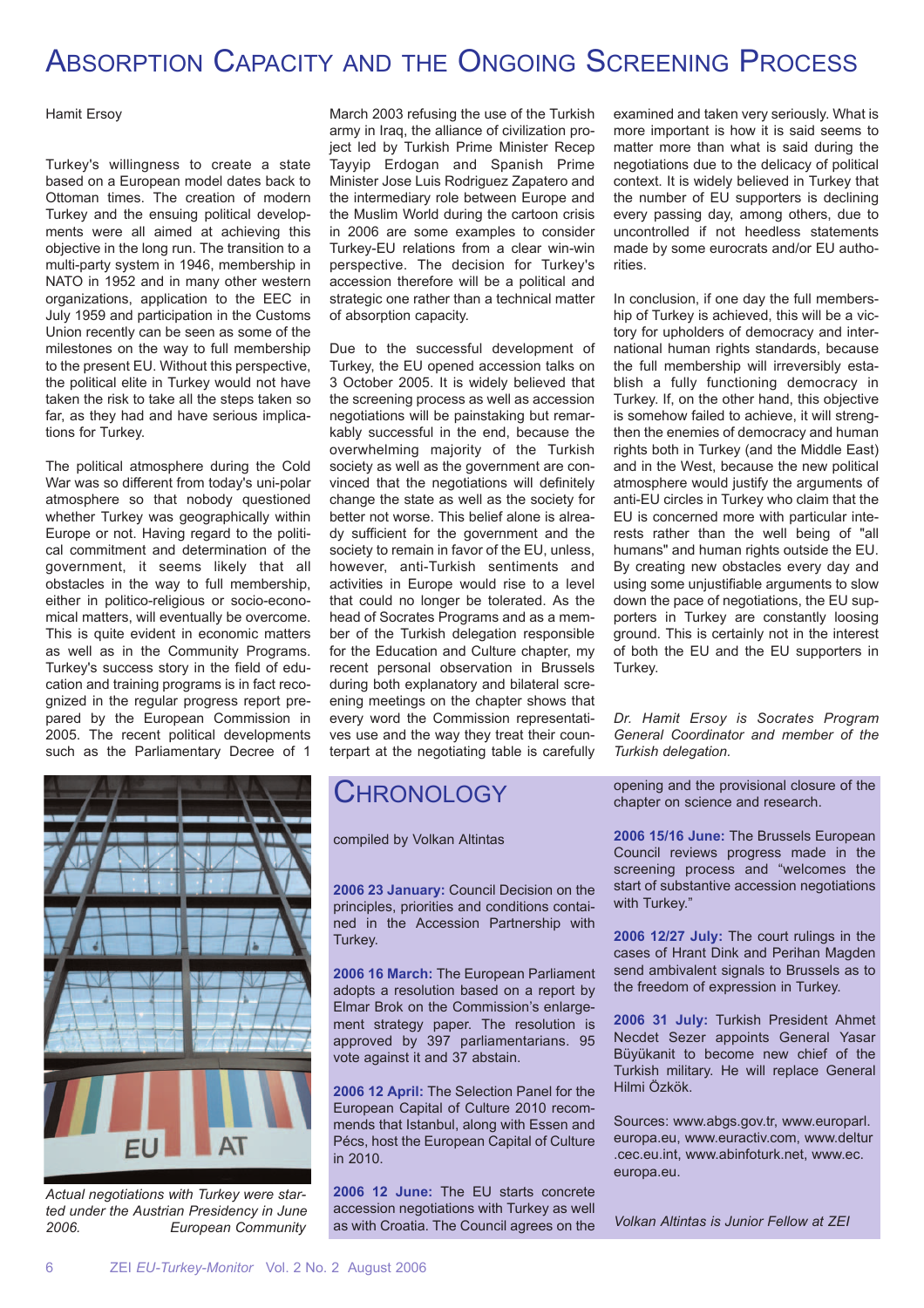### TURKEY AND THE *FINALITÉ GÉOGRAPHIQUE* OF THE EU

Andreas Marchetti

The question of absorption capacity comprises very different aspects. It touches on the institutional and - even more importantly decisional arrangements of the Union: The enlarged EU already needs to facilitate its decision-making procedures in order to remain capable of acting. The upset about the severe constitutional crisis is owed to the conviction that the arrangements of the Treaty of Nice are no longer effective. Another aspect that plays a role when thinking about the absorption capacity of the Union is the financial implications of any future enlargement. The struggle over the Financial Perspective 2007-2013 highligh-

sed, this gives way to the more or less explicit fear that a more ambitious *finalité géographique* might prevent a more ambitious *finalité politique*. Especially with Turkey joining, it is widely believed that the EU would become de-bordered and anyone could join an eventually politically powerless Union. However, this perspective seems to be somewhat flawed since it does not take into account other contexts of European politics. With the increasingly pronounced enlargement fatigue within the EU and the not yet resolved constitutional crisis, there already seems to emerge a clear definition of Europe's *finalité géographique*, formulated mostly beyond public attention. Evidence for this interpretation can be gathered if the focus of interest does not only comprise the



ted the sensitivity of the issue. In general discussions, the question of absorption capacity is often reduced to the question of the European Union's geographic extent: A frequent argument against Turkish EUmembership stresses that with the accession of Turkey, the Union would get a common border with states like Iraq or Iran. After all, the Constitutional Treaty provides for a clause of mutual assistance in the case of an armed attack on any member of the EU (Art. I-41.7). The sensitivity of this clause is however strongly put into perspective if one considers that such an obligation towards Turkey is already given for most EU-members by the North Atlantic Treaty (Art. 5). For the EU, which is much less a security institution than NATO, Turkish membership would therefore not change much in this respect.

A more serious aspect, however, is also linked to the question of the EU's geographic extent: Many fear that with further enlargements, the political project of the EU would eventually be watered down to a mere economic project. As the ideal ratio between widening and deepening can only be gues-

EU and Turkey but the entire neighbourhood of the EU. In the whole area no signs of de-bordering can be detected - to the contrary: The EU admittedly seems determined to *widen* its scope but not to *enlarge* beyond today's candidates. This approach is translated into concrete policies by the means of the European Neighbourhood Policy (ENP). Its particular concept is to extend special relations with southern and eastern neighbours, by at the same time excluding them from a membership perspective for the time being.<sup>1</sup>

The EU is willing and determined to invest more into the relations with its neighbours than before and even invites them to eventually participate in some EU policies such as the internal market. This is done because growing interdependencies necessitate a stronger and more ambitious foreign policy in the near abroad. The EU responds to this need by the creation of a "ring of friends" that runs from the Maghreb over the Middle East and the South Caucasus up to Belarus. At the beginning of the nineties, the EU already created the TACIS programme as a special contribution to assist the newly independent states in the east<sup>2</sup> and since 1995 it supported southern partners by the means of the MEDA-programme. With the merger of TACIS and MEDA into the European Neighbourhood and Partnership Instrument (ENPI), the EU has once and for all excluded the central Asian countries<sup>3</sup> from the ENP and shifted them to the realm of development policy. The remaining ring of neighbours is now clearly designed *around* the EU and its potential members. The ring so far established can therefore serve as a sort of "buffer" between the - still expanding - EU as regional centre and the actual periphery.4

However, some neighbours regard the ENP just as first step towards EU-membership. Nonetheless, the recognition of "European aspirations" by the EU in individual Action Plans can be considered diplomatic rhetoric without really committing the EU and rather being part of delaying tactics. Although Turkey is the only country that interrupts the ring around the EU, it has to be borne in mind that regarding Turkey as potential member in contrast to any ENP-country is perfectly in line with the Union's former decisions: Turkey has been offered a membership perspective as early as 1963 whereas the application of Morocco, taking part in the ENP, was rejected in 1987. The active construction of the "ring of friends" began long after Turkey had been granted an accession perspective. Therefore Turkey is an exception and not symptomatic for an ever more expanding and de-bordering Union.5 This does not imply, however, a free ride for Turkey - it just underlines that Turkey is eligible to be given a sincere chance, a chance Turkey only can translate into eventual success by meeting the criteria as defined by the EU.

1) See Commission of the European Communities, Wider Europe - Neighbourhood: A New Framework for Relations with our Eastern and Southern Neighbours, COM(2003)104 final, p. 5; Commission of the European Communities: European Neighbourhood Policy Strategy Paper, COM (2004)373 final, p. 3.

2) Up to 2003 even Mongolia was benefiting from TACIS.

3) Kazakhstan, Kyrgyzstan, Tajikistan, Turkmenistan, Uzbekistan.

4) For supporting evidence see Andreas Marchetti: The European Neighbourhood Policy. Foreign Policy at the EU's Periphery, Discussion Paper C 158, Bonn: ZEI 2006, pp. 18-23.

5) Certainly, cases like Belarus, Ukraine and Moldova and - to a lesser extent - Georgia, will still be discussed as their joining the EU would not necessarily undermine the ENP's ring-building-logic.

*Andreas Marchetti is Research Fellow at ZEI*